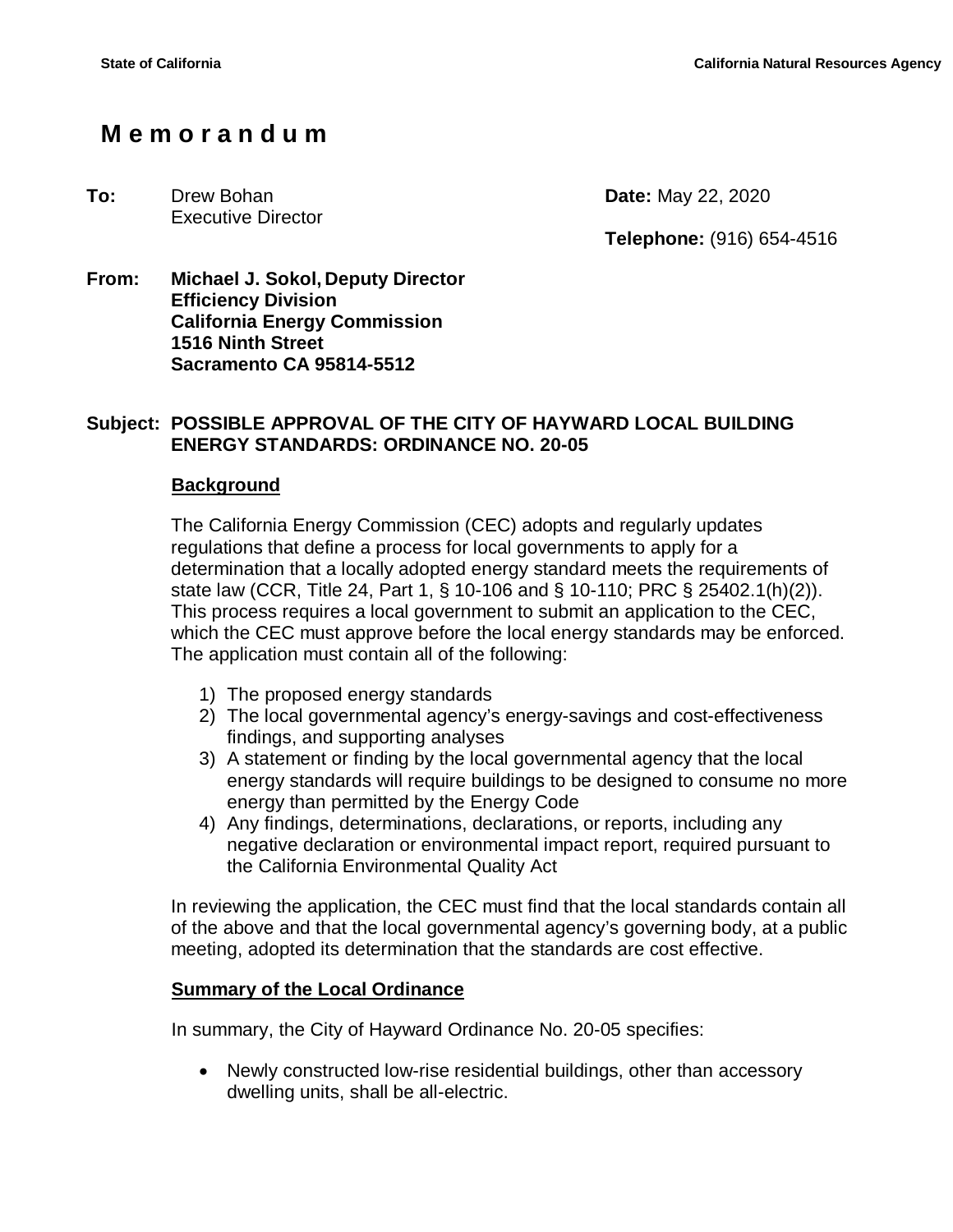• Newly constructed mixed fuel nonresidential and high-rise residential buildings shall install solar panels on the entire Solar Zone and meet higher efficiency levels than the Standard Design Building.

## **Staff Analysis**

On May 15, 2020 staff posted the complete application, including the local ordinance and adopted cost effectiveness analysis, on the CEC's website under Docket 19-BSTD-06 for a mandatory public review period.

Staff reviewed the application to determine whether the standards will require the reduction of energy consumption levels permitted by the 2019 Energy Code, per the requirements in PRC § 25402.1(h)(2). Staff found that the standards will reduce the amount of energy consumed, and will not lead to increases in energy consumption inconsistent with state law. Staff further confirmed that the City of Hayward publicly adopted a finding of cost-effectiveness for the standard.

## **Project Manager**

Danuta Drozdowicz, Building Standards Office

## **Staff Position**

Staff has found that the application meets all requirements under PRC § 25402.1(h)(2), and § 10-106 of the Energy Code. Staff believes that the City of Hayward should be commended for seeking to achieve the energy savings that result from this local energy ordinance.

The City of Hayward has been informed that their ordinance, once approved by the CEC, will be enforceable during the time that the 2019 Energy Code is effective. If the statewide Energy Code is subsequently revised (as it is regularly on a three-year cycle), the ordinances will no longer be enforceable if the revisions create "a substantial change in the factual circumstances affecting the determination." In such a case, if the City of Hayward wishes to enforce either these local energy standards or other local energy standards revised in response to the updated statewide Energy Code, the City of Hayward must submit a new application.

## **Oral Presentation Outline**

Staff will be available at the June 10, 2020 Business Meeting to provide a brief summary of the ordinance and to answer questions.

## **Business Meeting Participants**

Peter Strait, Building Standards Office Danuta Drozdowicz, Building Standards Office

## **Commission Action Requested**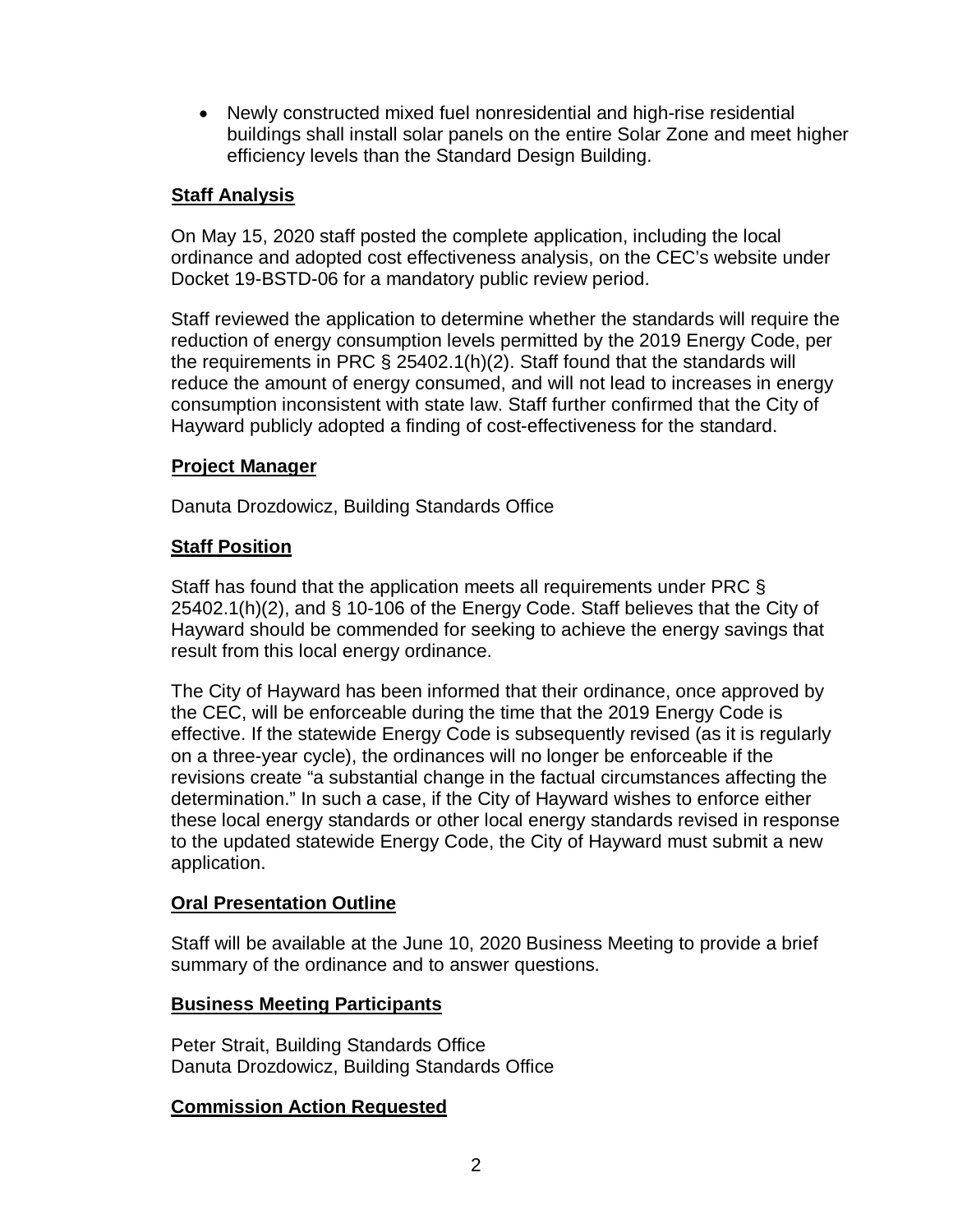Approval of the City of Hayward locally adopted energy standards*.*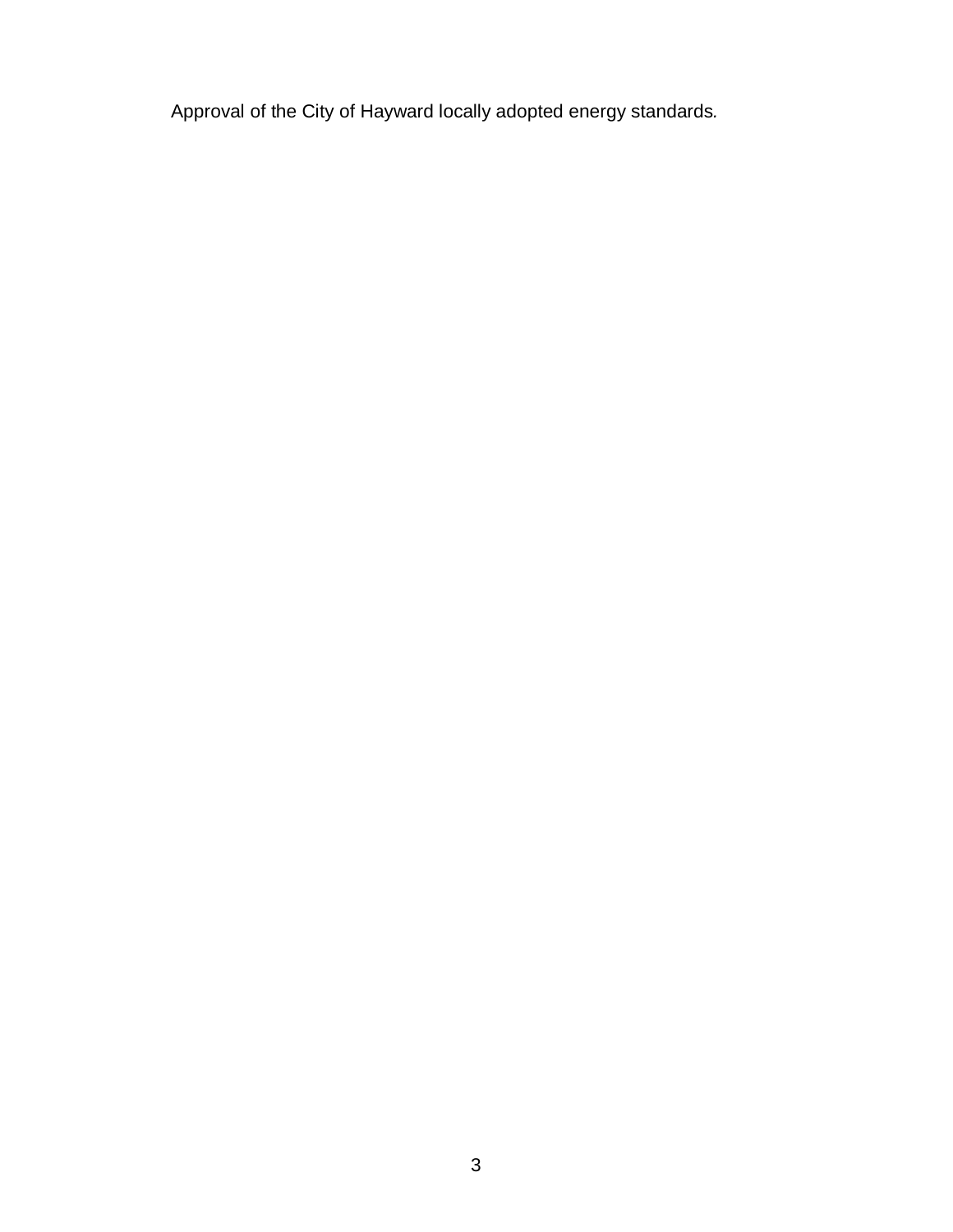#### **STATE OF CALIFORNIA**

#### **STATE ENERGY RESOURCES CONSERVATION AND DEVELOPMENT COMMISSION**

#### RESOLUTION APPROVING THE CITY OF HAYWARD'S LOCALLY ADOPTED BUILDING ENERGY EFFICIENCY STANDARDS, ORDINANCE NO. 20-05

**RESOLUTION**: California Energy Commission (CEC) approval of the City of Hayward's locally adopted building energy efficiency standards, Ordinance No. 20-05, to require greater energy efficiency than the 2019 Building Energy Efficiency Standards (Energy Code), provided in California Code of Regulations, Title 24, Part 6, and associated administrative regulations in Part 1, Chapter 10.

**WHEREAS,** The City of Hayward adopted Ordinance No. 20-05 to establish locally adopted building energy efficiency standards; and

**WHEREAS**, California Code of Regulations, Title 24, Part 1, Sections 10-106 and 10-110, establish a process for local governments to apply to the CEC for a determination that a locally adopted building energy efficiency standard meets the requirements of Public Resources Code Section 25402.1(h)(2); and

**WHEREAS**, The City of Hayward submitted an application to the CEC for Ordinance No. 20-05 that met all of the documentation requirements pursuant to Public Resources Code Section 25402.1(h)(2), and California Code of Regulations, Title 24, Section 10-106(b), on March 31, 2020; and

**WHEREAS**, The City of Hayward, in its application to the CEC, indicated that it complied with the California Environmental Quality Act (CEQA), codified in California Public Resources Code Section 21000 et seq.; and

**WHEREAS**, CEC staff has analyzed whether the ordinance will require the diminution of energy consumption levels permitted by the 2019 Energy Code, as required by Public Resources Code Section 25402.1(h)(2), and determined that it will do so; and

**WHEREAS**, CEC has considered the City of Hayward's application, the Executive Director's recommendation, and all comments submitted on the application.

**THEREFORE BE IT RESOLVED**, CEC finds that the City of Hayward's ordinance will require the diminution of energy consumption levels permitted by the 2019 Energy Code; and